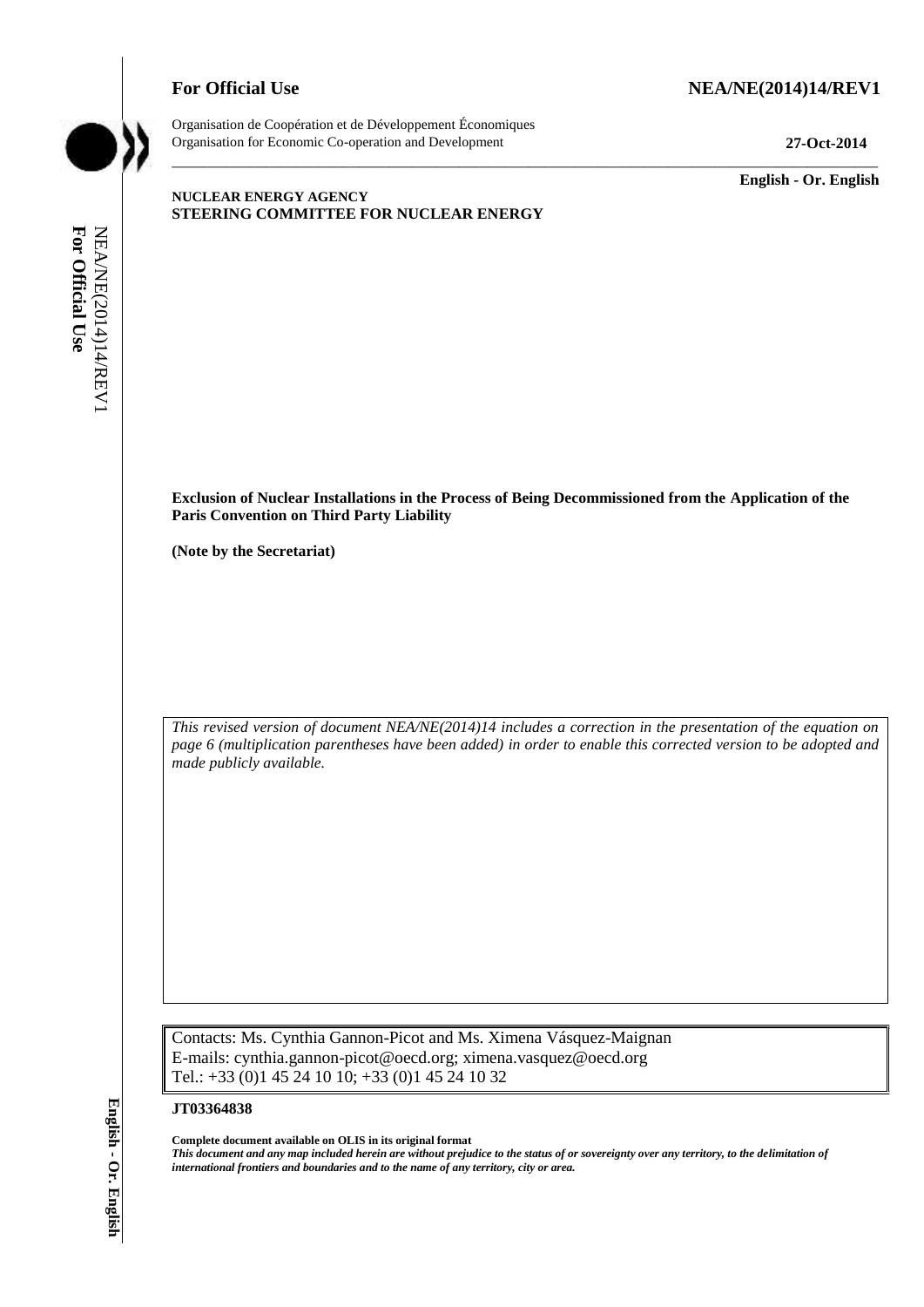# **Exclusion of Nuclear Installations in the Process of Being Decommissioned from the Application of the Paris Convention on Third Party Liability**

1. Under the terms of Article 1(b) of the Convention on Third Party Liability in the Field of Nuclear Energy (the "Paris Convention") of 29 July 1960, as amended by the Additional Protocol of 28 January 1964, by the Protocol of 16 November 1982 and by the Protocol of 12 February 2004, the Steering Committee for Nuclear Energy (the "Steering Committee") may, if in its view the small extent of the risks involved so warrants, exclude any nuclear installation, nuclear fuel or nuclear substances from the application of the Paris Convention.

2. In 1989, the Nuclear Law Committee (NLC, at the time called the Group of Governmental Experts on Third Party Liability in the Field of Nuclear Energy) established a technical group with the Committee on Radiation Protection and Public Health (CRPPH) to investigate the question of whether, and if so how, nuclear installations in the process of being decommissioned could be excluded from the application of the Paris Convention. At that time, the technical group agreed that nuclear installations in the process of being decommissioned could be excluded from the application of the Paris Convention if they complied with certain criteria regarding the amount of residual radioactivity left in the installation [NE(90)7]. These criteria were approved by the Steering Committee, which is competent on the matter under Article 1(b) of the Paris Convention, on 20 April 1990 [NE/M(90)1] (hereafter, the "1990 Decision").<sup>1</sup>

3. Given that the criteria were based on the superseded 1985 Edition together with the 1988 Supplement of the Regulations for the Safe Transport of Radioactive Material of the International Atomic Energy Agency (IAEA), the NLC asked the CRPPH to propose appropriate new criteria which would be used when deciding whether to exclude a nuclear installation in the process of being decommissioned from the application of the Paris Convention.

4. The CRPPH took into account parallel work that was being undertaken at the IAEA with regard to developing exclusion criteria for the Vienna Convention on Nuclear Third Party Liability as adopted in 1963 or amended in 1997, and the 1997 Convention on Supplementary Compensation for Nuclear Damage.

5. On 13 June 2014, the CRPPH approved the "Recommendations of the CRPPH on Criteria for the Exclusion of Nuclear Installations Being Decommissioned from the Application of the Paris Convention" [NEA/CRPPH(2014)4] which provide that, in order for a nuclear installation in the process of being decommissioned to be excluded from the application of the Paris Convention, it must i) meet defined installation radioactivity exclusion criteria, based on a generic accident assessment; and then, if the defined installation radioactivity exclusion criteria are met, ii) comply with the competent national authority's requests to submit, for review and appraisal, a comprehensive, installation-specific safety assessment to confirm that the defined dose criteria are met.

6. On 9 September 2014, the NLC noted the report by the Secretariat on the "Exclusion of Nuclear Installations in the Process of Being Decommissioned from the Application of the Paris Convention – Update of the Technical Criteria" [NEA/NLC/DOC(2014)2] which incorporates the CRPPH recommendations set out in NEA/CRPPH(2014)4, and recommended that the Steering Committee i) adopt the Draft Decision and Recommendation Concerning the Application of the Paris Convention to Nuclear Installations in the Process of Being Decommissioned set out in NEA/NLC/DOC(2014)2 and reproduced

<sup>1.</sup> The 1990 Decision, still in force today, is available on the NEA website at [www.oecd-nea.org/law/paris](file://nasoa.nea.fr/group/NEALEG/Legal%20Affairs%20Section%20Files/THIRD%20PARTY%20LIABILITY%20CONVENTIONS/PARIS-BRUSSELS%20REGIME/5-%20Exclusions/Installations%20being%20decommissioned/2014%20Update/3-%20NLC%20written%20procedure/OLIS/www.oecd-nea.org/law/paris-convention-dec-rec-int.pdf)[convention-dec-rec-int.pdf](file://nasoa.nea.fr/group/NEALEG/Legal%20Affairs%20Section%20Files/THIRD%20PARTY%20LIABILITY%20CONVENTIONS/PARIS-BRUSSELS%20REGIME/5-%20Exclusions/Installations%20being%20decommissioned/2014%20Update/3-%20NLC%20written%20procedure/OLIS/www.oecd-nea.org/law/paris-convention-dec-rec-int.pdf).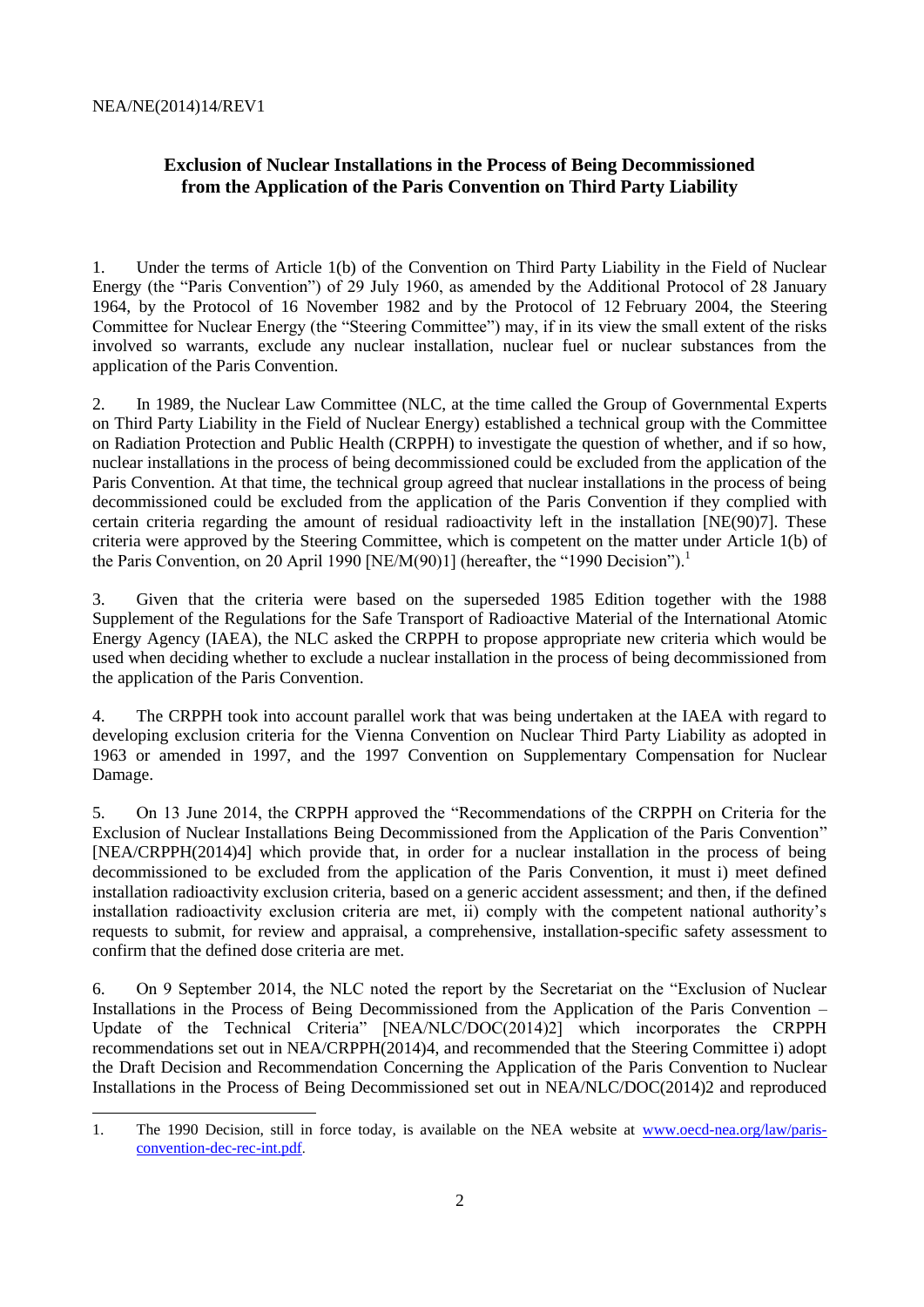in NEA/NE(2014)14/REV1; ii) agree to make the Decision and Recommendation, the Appendix and the Explanatory Note set out in NEA/NLC/DOC(2014)2 and reproduced in NEA/NE(2014)14/REV1 publicly available; and iii) agree to abrogate the Decision and Recommendation Concerning the Application of the Paris Convention to Nuclear Installations in the Process of Decommissioning [NE/M(90)1].

- 7. The Steering Committee for Nuclear Energy will be invited:
	- i) *to adopt* the Draft Decision and Recommendation Concerning the Application of the Paris Convention to Nuclear Installations in the Process of Being Decommissioned set out in NEA/NE(2014)14/REV1;
	- ii) *to agree* to make the Decision and Recommendation, the Appendix and the Explanatory Note set out in NEA/NE(2014)14/REV1 publicly available;
	- iii) *to agree* to abrogate the Decision and Recommendation Concerning the Application of the Paris Convention to Nuclear Installations in the Process of Decommissioning [NE/M(90)1].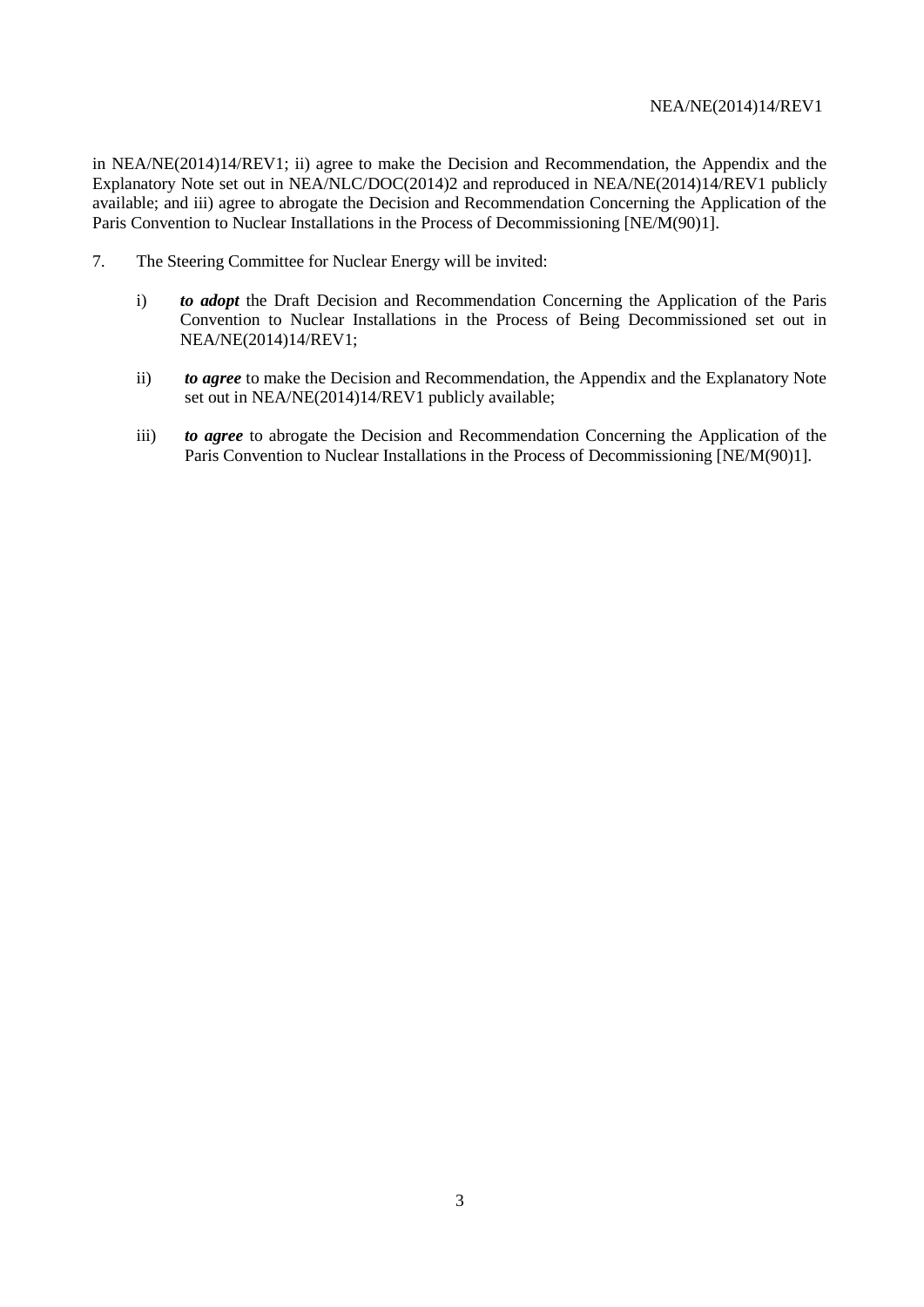## **DRAFT**

## **DECISION AND RECOMMENDATION OF THE STEERING COMMITTEE CONCERNING THE APPLICATION OF THE PARIS CONVENTION TO NUCLEAR INSTALLATIONS IN THE PROCESS OF BEING DECOMMISSIONED**

## **THE STEERING COMMITTEE,**

**HAVING REGARD** to the Convention on Third Party Liability in the Field of Nuclear Energy of 29 July 1960, as amended by the Additional Protocol of 28 January 1964, by the Protocol of 16 November 1982 and by the Protocol of 12 February 2004 (hereinafter referred to as the "Paris Convention"), and in particular Article 1(b) thereof;

**CONSIDERING** that, by virtue of that Article, the Steering Committee may, if in its view the small extent of the risks involved so warrants, exclude any nuclear installation, nuclear fuel or nuclear substances from the application of the Paris Convention;

**HAVING REGARD** to Article 8(b) and Article 10(b) of the Statute of the OECD Nuclear Energy Agency;

**CONSIDERING** that nuclear installations in the process of being decommissioned are covered by the provisions of the Paris Convention;

**CONSIDERING** that it should be made possible for Contracting Parties to cease the application of the Paris Convention when the decommissioning of a nuclear installation has reached a stage where the risks involved are so limited;

**CONSIDERING** that the technical exclusion criteria provided in its Decision and Recommendation of 20 April 1990 concerning the Application of the Paris Convention to Nuclear Installations in the Process of Decommissioning [NE/M(90)1], which is based on the superseded 1985 Edition together with the 1988 Supplement of the Regulations for the Safe Transport of Radioactive Material of the International Atomic Energy Agency, are no longer appropriate;

**NOTING** the attached Explanatory Note;

**DECIDES** that any Contracting Party may cease to apply the Paris Convention to a nuclear installation in the process of being decommissioned, provided that the provisions set out in the Annex to this Decision and Recommendation and any additional conditions which the Contracting Party may judge appropriate to establish are met;

**DECIDES** that the Decision and Recommendation of 20 April 1990 concerning the Application of the Paris Convention to Nuclear Installations in the Process of Decommissioning [NE/M(90)1] is hereby revoked;

**RECOMMENDS** that the Contracting Parties which make use of this option notify the other Contracting Parties, as well as the Secretariat of the OECD Nuclear Energy Agency; and

**RECOMMENDS** that the Secretariat of the OECD Nuclear Energy Agency, as appropriate, analyse periodically the experience gained by the Contracting Parties which use this option and report back to all the Contracting Parties.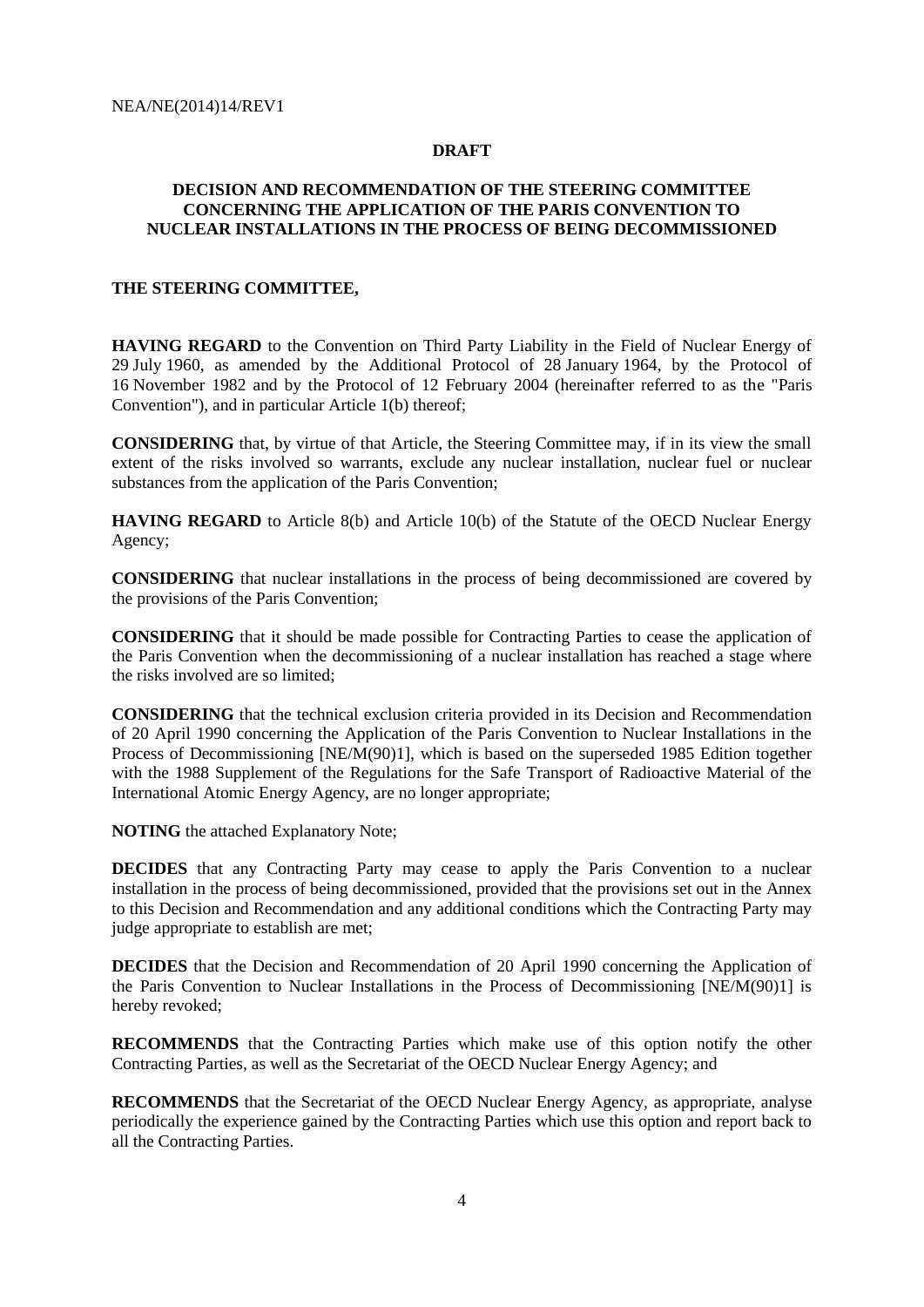## **APPENDIX**

## **TO THE DECISION AND RECOMMENDATION OF THE STEERING COMMITTEE CONCERNING THE APPLICATION OF THE PARIS CONVENTION TO NUCLEAR INSTALLATIONS IN THE PROCESS OF BEING DECOMMISSIONED**

## *Definitions*

1. For the purpose of this decision and recommendation, "decommissioning" means all steps leading to the release of a nuclear installation from regulatory control. These steps include the processes of decontamination and dismantling.

## *General provisions*

2. In order for a nuclear installation in the process of being decommissioned to be excluded from the application of the Paris Convention:

- a) The operations of the installation in the process of being decommissioned must have permanently ceased, and any nuclear fuel, radioactive material in process, radioactive waste (whether produced during operation or being stored), and radionuclide inventory must have been removed or decayed to the extent that the exclusion criteria and requirements specified in paragraph 3 hereunder are satisfied.
- b) The installation must remain under the control and subject to the regulations of the competent national authority.
- c) Provisions for containment and control of the remaining radioactivity must be in place, as considered appropriate for their purpose by the competent national authority.

#### *Exclusion criteria*

3. In order for a nuclear installation in the process of being decommissioned to be excluded from the application of the Paris Convention it must i) meet the installation radioactivity exclusion criteria in paragraph a) below, based on a generic accident assessment; and then, if criteria a) are met, ii) comply with the competent national authority's requests to submit, for review and appraisal, a comprehensive, installation-specific safety assessment to confirm that the dose criteria described in paragraph b) below are met.

## *a) Radioactivity criteria*

The generic criteria for allowable activity remaining in an installation in the process of being decommissioned listed below shall be used to decide whether such an installation is eligible for exclusion from the application of the Paris Convention. The radionuclide-specific activity criteria are based on a conservatively biased, generic accident assessment such that off-site exposure to a representative person assumed to be a member of the public would be no greater than 10 mSv in a year. The generic installation activity limits for nuclear installations in the process of being decommissioned are set out in the following table: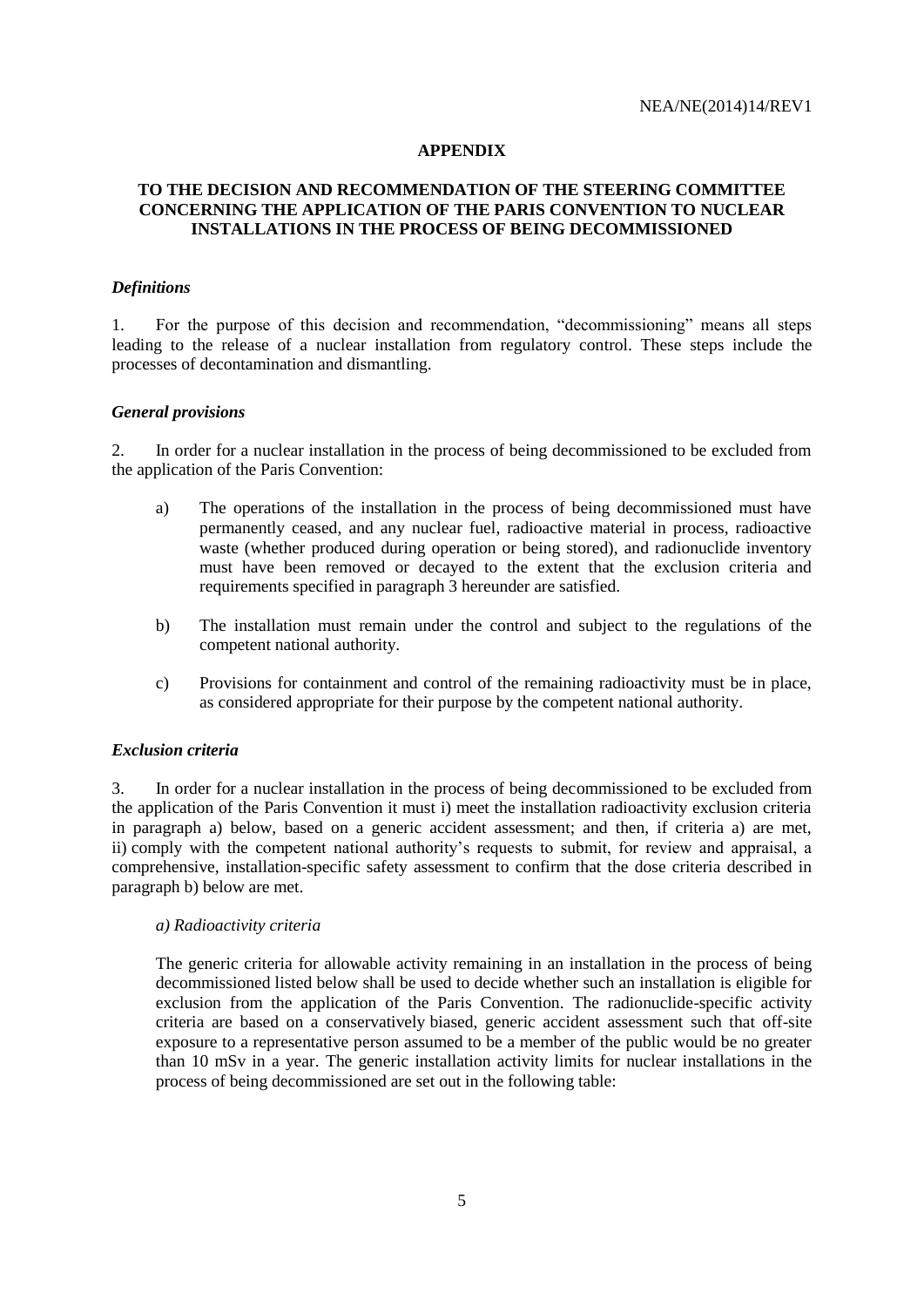| <b>Isotope</b>      | <b>Fixed activity</b><br>(Bq) | All other<br>forms of<br>activity<br>(Bq) |  |
|---------------------|-------------------------------|-------------------------------------------|--|
| $\mathrm{Pu}^{239}$ | $1 E+13$                      | $1 E+12$                                  |  |
| $Pu^{241}$          | $1 E + 15$                    | $1 E + 14$                                |  |
| $U^{238}$           | $1 E + 14$                    | $1 E+13$                                  |  |
| $\text{Cs}^{137}$   | $1 E+13$                      | $1 E + 12$                                |  |
| Ni <sup>63</sup>    | $1 E+16$                      | $1 E+15$                                  |  |
| $\mathrm{Co}^{60}$  | $1 E + 14$                    | $1 E + 13$                                |  |
| $\mathrm{Fe}^{55}$  | $1 E + 16$                    | $1 E + 15$                                |  |
| $\mathrm{Eu}^{152}$ | $1 E + 14$                    | $1 E + 13$                                |  |
| $\mathrm{Eu}^{154}$ | $1 E+14$                      | $1 E+13$                                  |  |
| Cl <sup>36</sup>    | $1 E+12^2$                    |                                           |  |
| $Sr^{90}$           | $1 E + 14$                    | $1 E + 13$                                |  |
| $Ag^{108m}$         | $1 E+13$                      | $1 E + 12$                                |  |

**Installation Activity Exclusion Criteria by Isotope**

## Isotope mixtures:

1

In the case of a nuclear installation containing several (n) of the isotopes listed above, in the form of fixed activity (f) or any other form of activity (of), it will be necessary to ensure that the activities of the different isotopes present in the installation (Ai) collectively observe the following criterion:

 $\overline{a}$ 

$$
\sum_{i=1 \text{ to } n} \left( \frac{A_{i \text{ of }}}{A_{i \text{ of } \lim}} + \frac{A_{i \text{ } f}}{A_{i \text{ } f} \lim} \right) \leq 1
$$

where  $A_{i}$ <sub>of lim</sub> is the limit activity for isotope i present in any other form than fixed activity, and where  $A_{if\,lim}$  is the limit activity for isotope i present in the form of fixed activity.

<sup>2.</sup> In a nuclear installation being decommissioned,  $Cl^{36}$  is assumed to exist in an easily releasable form. It is also assumed to be fully releasable during accident circumstances, for example fires.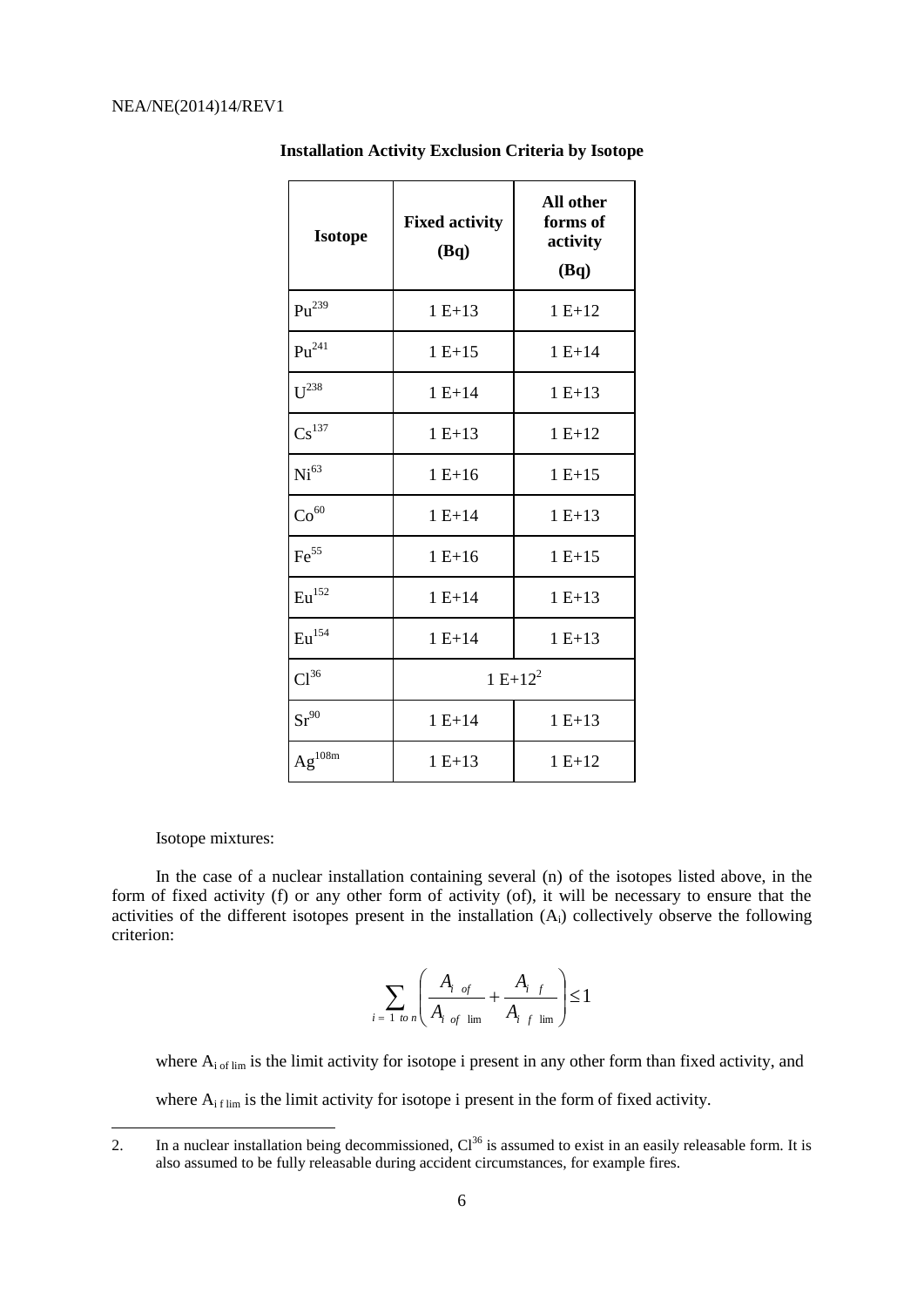## *b) Dose criteria*

If an installation has met the generic activity criteria specified in a) above, then it can undergo a comprehensive, installation-specific assessment of potential accident scenarios.

Nuclear installations in the process of being decommissioned for which the comprehensive, installation-specific safety assessment suggests that radiological off-site exposures, in terms of the assessed annual effective dose to a representative person under all reasonably conceivable operational conditions, including accidental occurrences and security events, and assuming that protective actions have not been taken, do not result in an assessed annual effective dose to the representative person assumed to be a member of the public of greater than 1 mSv, may be excluded.

## *Other exclusion considerations*

4. It is recognised that radiation dose may, on its own, be an insufficient basis on which to decide to exclude a nuclear installation; therefore, Contracting Parties should consider whether any additional aspect relating to the magnitude and severity of potential nuclear damage requires evaluation in the assessment and decision process by the competent national authority.

## *Other regulatory and safety assessment aspects*

5. Contracting Parties to the Paris Convention (CPPCs) shall ensure that decisions regarding exclusion from the application of the Paris Convention are taken within their national regulatory framework.

6. CPPCs shall require an appropriate safety assessment, including a regulatory review/assessment and prior approval process by the competent national authority to give reasonable assurance that the exclusion provisions and requirements are met in practice. The safety assessment shall consider relevant principles, requirements and guidance as set out in international legal instruments (e.g. conventions), IAEA Safety Standards and related documents. The safety assessment framework requires the description and specification, among other things, of: the scenarios to be considered which could lead to the potential release of radionuclides under accidental conditions; the environmental conditions to be assumed; the transfer of potentially released radionuclides in the environment; the exposure pathways to be evaluated; the dosimetry to be applied in evaluating radiation doses; and the assumptions to be made regarding the location and habits of the representative person. The results of the analysis shall be compared for compliance with the proposed exclusion criteria.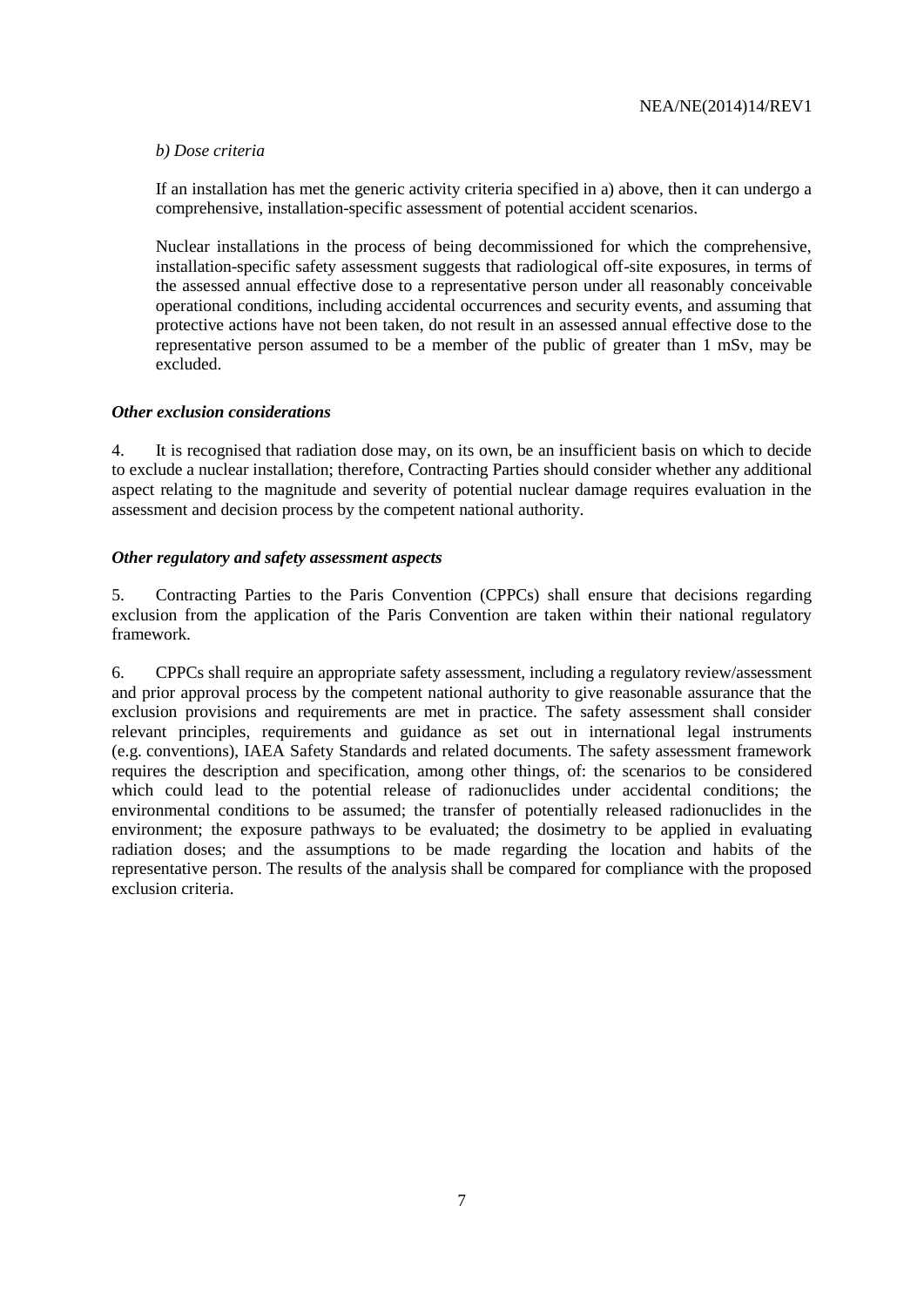#### **EXPLANATORY NOTE**

## **FOR THE DECISION AND RECOMMENDATION OF THE STEERING COMMITTEE CONCERNING THE APPLICATION OF THE PARIS CONVENTION TO NUCLEAR INSTALLATIONS IN THE PROCESS OF BEING DECOMMISSIONED**

#### **Discussion and development of criteria for exclusion**

As a starting point for the development of these criteria, the Ad Hoc Expert Group on the Exclusion of Nuclear Installations Being Decommissioned from the Paris Convention (EGPC) used the proposal made to the Committee on Radiation Protection and Public Health (CRPPH) at its 17-19 May 2011 meeting, which was dose-based, and the criteria proposed by the French delegation at the same CRPPH meeting, which was installation-activity based [NEA/CRPPH(2011)4]. In addition to these radiological aspects, which will be elaborated below, the EGPC discussed several issues and came to the following basic agreements:

- **Regulatory control**: The expert group agreed that regardless of whether a nuclear installation in the process of being decommissioned is excluded from the application of the Paris Convention, it must remain under the relevant national regulations for radiological protection until competent national authorities release the installation from such regulatory requirements. As such, in judging whether to release a nuclear installation from the application of the Paris Convention, it should be assumed that the installation licensee (the "operator") will remain obliged to meet the requirements of all relevant national regulations, particularly the requirement of prior approval of any such exclusion, in its country.
- **Workers**: Workers at the installation will be subject to national regulatory requirements for occupational exposure, health insurance and occupational disease compensation schemes. Given this assurance, the expert group felt that occupational exposure would not need to be taken into account in any criteria used for releasing nuclear installations from the application of the Paris Convention.
- **Responsibility for safety assessment**: The expert group agreed that any request to exclude a nuclear installation in the process of being decommissioned from the application of the Paris Convention must come from the operator of the installation as defined in the Convention. As such, the responsibility for performing a safety assessment of the candidate nuclear installation, and for presenting the results to the competent national authority for review and assessment against the given criteria, rests with the operator.
- **Radiological criteria**: The expert group felt that when developing exclusion criteria, one should ensure an acceptable level of protection of a representative person who could be exposed by any nuclear installation in the process of being decommissioned which is considered for exclusion from the application of the Paris Convention. For this purpose, the potential detriment that the nuclear installation could cause would be characterised in terms of, among other considerations, the radiological exposure to the most highly exposed hypothetical representative person under all reasonably foreseeable operational conditions including accidental occurrences and security events.

In the Steering Committee decision of 20 April 1990 [NE/M(90)1], the criteria for the exclusion of a nuclear installation in the process of being decommissioned agreed by the Steering Committee were expressed in terms of the total activity remaining in the nuclear installation, noting that the activity under consideration in the criteria would be that remaining after any nuclear fuel and/or radioactive material in process, and radioactive waste produced during such operations, have been removed. For the 1990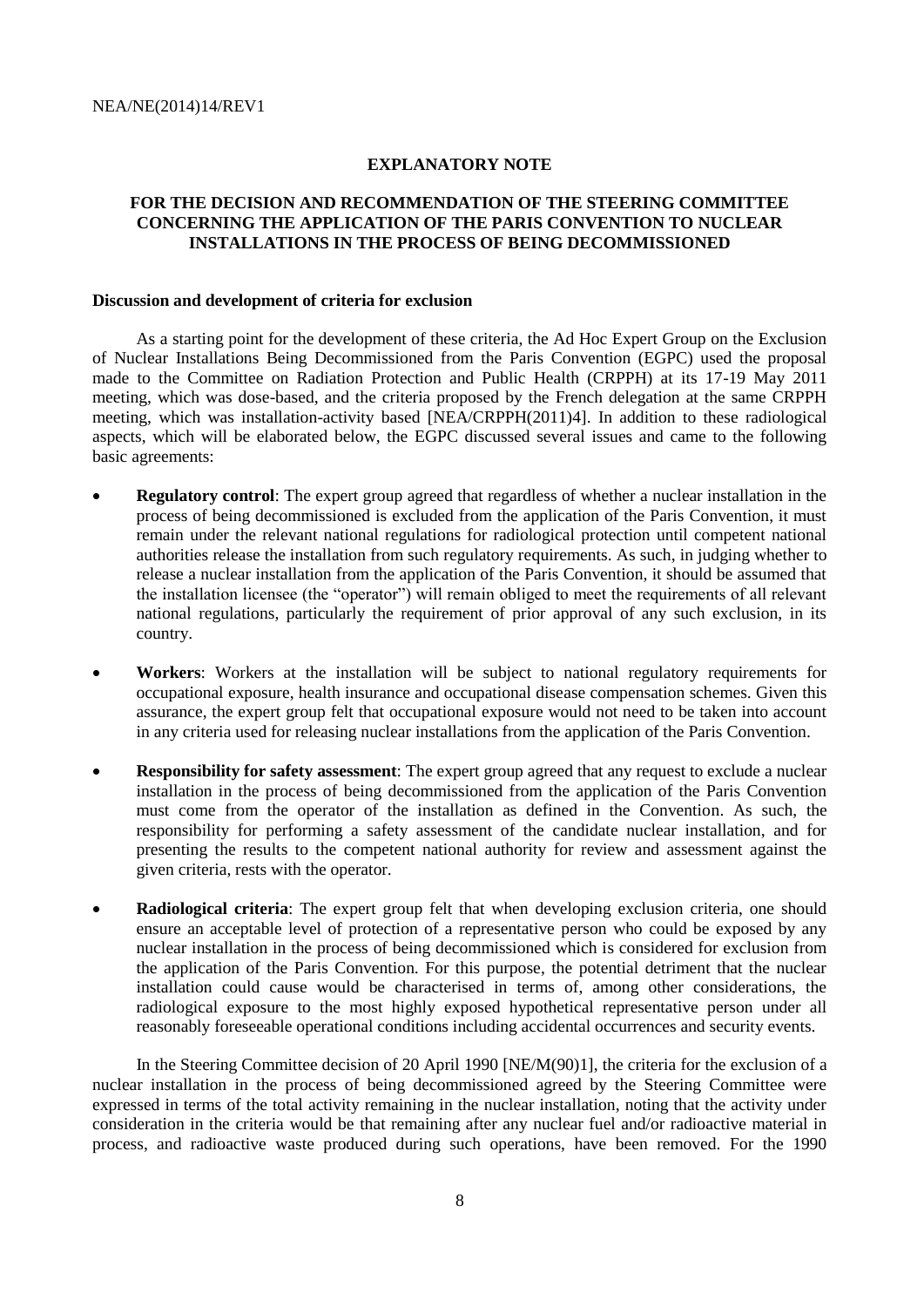assessment, one generic scenario was developed, and two credible source radionuclide inventories were used, supposing a commercial nuclear power plant and a large fuel reprocessing facility. Using these sources, and assuming a serious accident scenario, considered at the time as being conservative, calculations suggested that exposures to members of the critical group would not exceed about 50 mSv. In 1990, this level of exposure was judged to be acceptable in that the recommendations of the International Commission on Radiological Protection (ICRP) at the time (Publications 60 and 63) suggested that only doses on the order of 50 mSv and over would justify implementing post-accident countermeasures, such as evacuation or sheltering, because at less than 50 mSv the detriments of such protective actions would outweigh their benefits. Intervention levels, based on justification and optimisation, were then fixed at levels below which it would generally be judged unjustified to act, and many of these were on the order of 50 mSv. Based on these considerations, an expert group that was set up in 1990 by the CRPPH determined radionuclide-specific maximum activity threshold limits for fixed and other forms of activity for a nuclear installation graded according to the radiotoxicity of a radionuclide by using, for reasons of practicality, the A2-values from the *IAEA Regulations for the Safe Transport of Radioactive Material* (1985 version together with the 1988 supplement) as a suitable radiological hazard index.

The current recommendations of the ICRP (Publications 103, 109 and 111) have taken a markedly different approach for the management of exposure situations: the reliance on a generic, fixed dose criterion, below which the situation is acceptable and protective actions are not justified, no longer represents good radiological protection practice. Rather, protection is optimised for each situation, with the optimum level of protection taking into account the prevailing circumstances. Within this rather general framework, the ICRP has established two types of benchmarks: a) Dose Limits (1 mSv/y for public exposure and 100 mSv/5 years for occupational exposure) which the ICRP recommended for regulatory compliance purposes for planned exposure situations, and exceeding them would be a regulatory infraction; b) Dose Constraints and Reference Levels which the ICRP recommended for the different types of exposure situations, as values that would be planned not to exceed, and are intended to assist in the planning and selection of protection options for the prevailing circumstances. No fixed values are recommended for Dose Constraints and Reference Levels, but a series of bands (< 1 mSv/y; between 1 mSv/y and 20 mSv/y; and between 20 mSv/y and 100 mSv/y) are recommended depending on the type of exposure situation being considered.

In reaching an agreement on the radiological criteria to be used when considering whether a nuclear installation in the process of being decommissioned could be excluded from the application of the Paris Convention, the EGPC also considered that, in addition to the regulatory control and exposure assessment mentioned above, the guidance expressed by the current ICRP recommendations (Publications 103, 109 and 111) should be taken into account.

With these considerations in mind, the EGPC agreed that the radiological criteria for deciding whether a candidate nuclear installation could be excluded from the application of the Paris Convention should be based on a two-step process which will, firstly, ensure a certain degree of consistency and uniformity in the implementation of the proposed exclusion through the establishment of a set of activity threshold limits that all CPPCs would be obliged to use and, secondly, give reasonable assurance that the extent of risks involved in the decommissioning activities of a candidate installation is sufficiently low so that application of the third party liability regime of the Paris Convention is no longer necessary. The total installation activity criteria are based on a generic accident assessment yielding off-site<sup>3</sup> exposures, to a representative person assumed to be a member of the public, of no greater than 10 mSv in a year. If the nuclear installation met the first criteria, a detailed, installation-specific assessment would be performed and if this yields an off-site exposure of less than 1 mSv in a year, to a representative person assumed to be

<sup>3.</sup> A "nuclear site" or a "site" is defined in this document as the industrial area housing one or more nuclear installations. As such, "off-site" is defined as being outside the nuclear site boundary.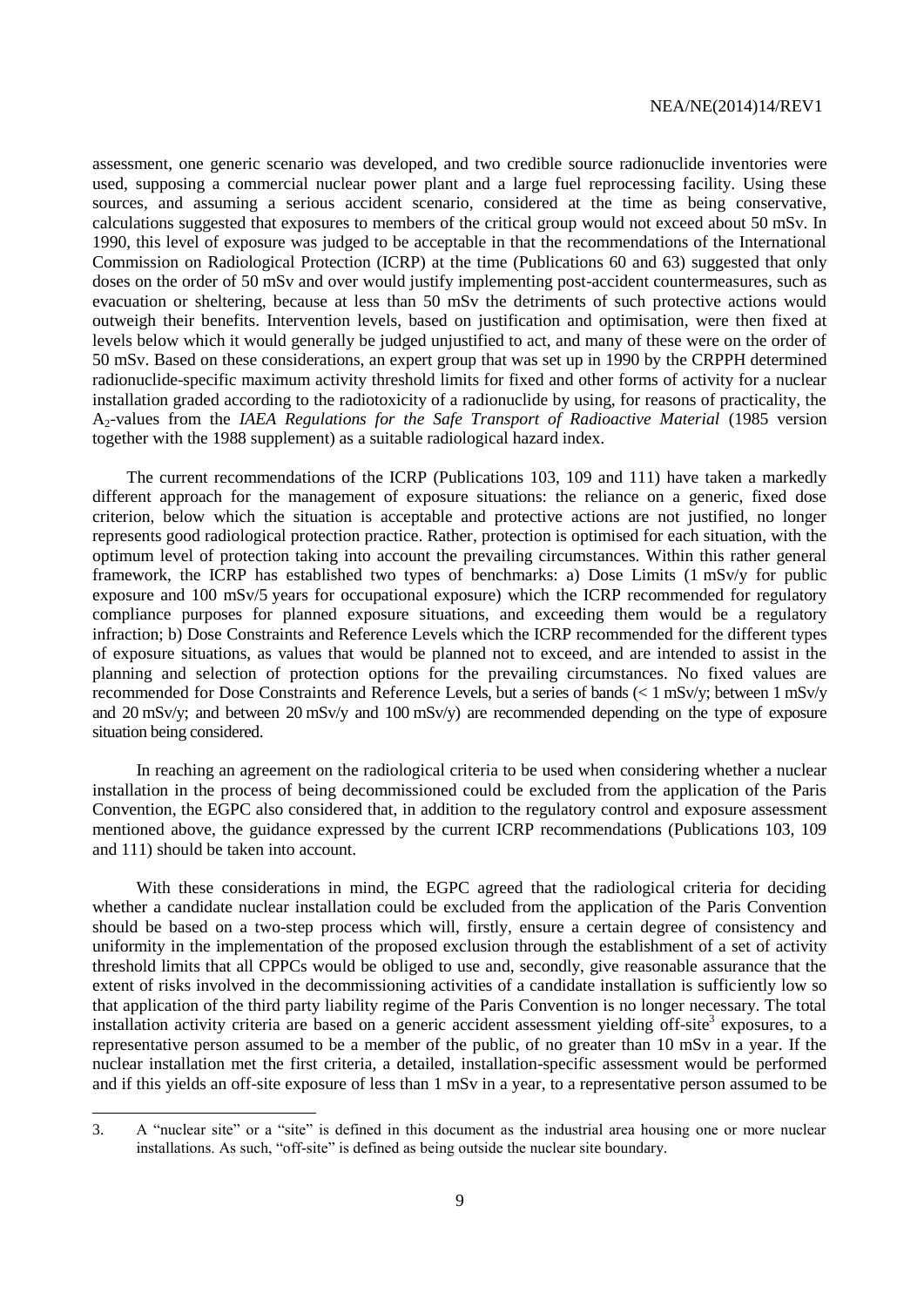a member of the public, then the nuclear installation in the process of being decommissioned would be eligible for exclusion from the application of the Paris Convention. Further, it was recognised that exposure is not the only aspect that competent national authorities may consider when judging the advisability of exclusion from the application of the Paris Convention. As such, while the extent, magnitude and severity of the circumstances considered in the safety assessment may not be evaluated as quantitative radiological criteria for these judgements, they may be qualitatively included in the assessment and decision process when considering the type and magnitude of the attendant nuclear damage, as defined in the Paris Convention. For example, assessment and evaluation of the magnitude and severity of potential nuclear damage generally draws on various scientific, technical, economic and social disciplines and requires resolution of multi-faceted, complex issues which may involve value judgement, actuarial considerations, socio-political judgement and security considerations.

#### **Generic accident assessment assumptions**

In order to generate the limiting activity criteria listed by radionuclide in the Annex to the Decision and Recommendation of the Steering Committee Concerning the Application of the Paris Convention to Nuclear Installations in the Process of Being Decommissioned, several generic accident assessment assumptions were made:

- The damage fraction: the fraction of the installation that is assumed to be affected by any modelled accident scenario is assumed to be 50%.
- Availability for release: some of the radioactive contamination and activity present in the nuclear installation will be "Fixed activity", i.e., pursuant to the definition provided in document NE(90)7, activity induced in solid, non-flammable components of the installation which are not subject to significant wear, leaching or corrosion during the static phases or dismantling operations of the decommissioning period; or "All other forms of activity", such as a smearable powder-like form, a fairly easily removable pipe scale, or some other forms of contamination or activity that could be potentially available for dispersal and release. For these two forms of residual activity or contamination, it is assumed that 10% of the "Fixed activity" contamination is available for release in case of an accident, and 100% of the "All other forms of activity" is available for release in case of a postulated accident (for  $Cl^{36}$  see footnote to Table 1).
- Release fraction: some elements are more volatile than others, and as such the fraction of the activity of a particular isotope that will actually be released during an accident scenario, such as fire, will vary with the element. The assumed release fractions are listed in Table 1 for each radionuclide that is considered.
- Installations considered: note that PWR, BWR, GCR and HWR reactors were considered, as well as fuel fabrication, enrichment, fuel reprocessing installations and other installations.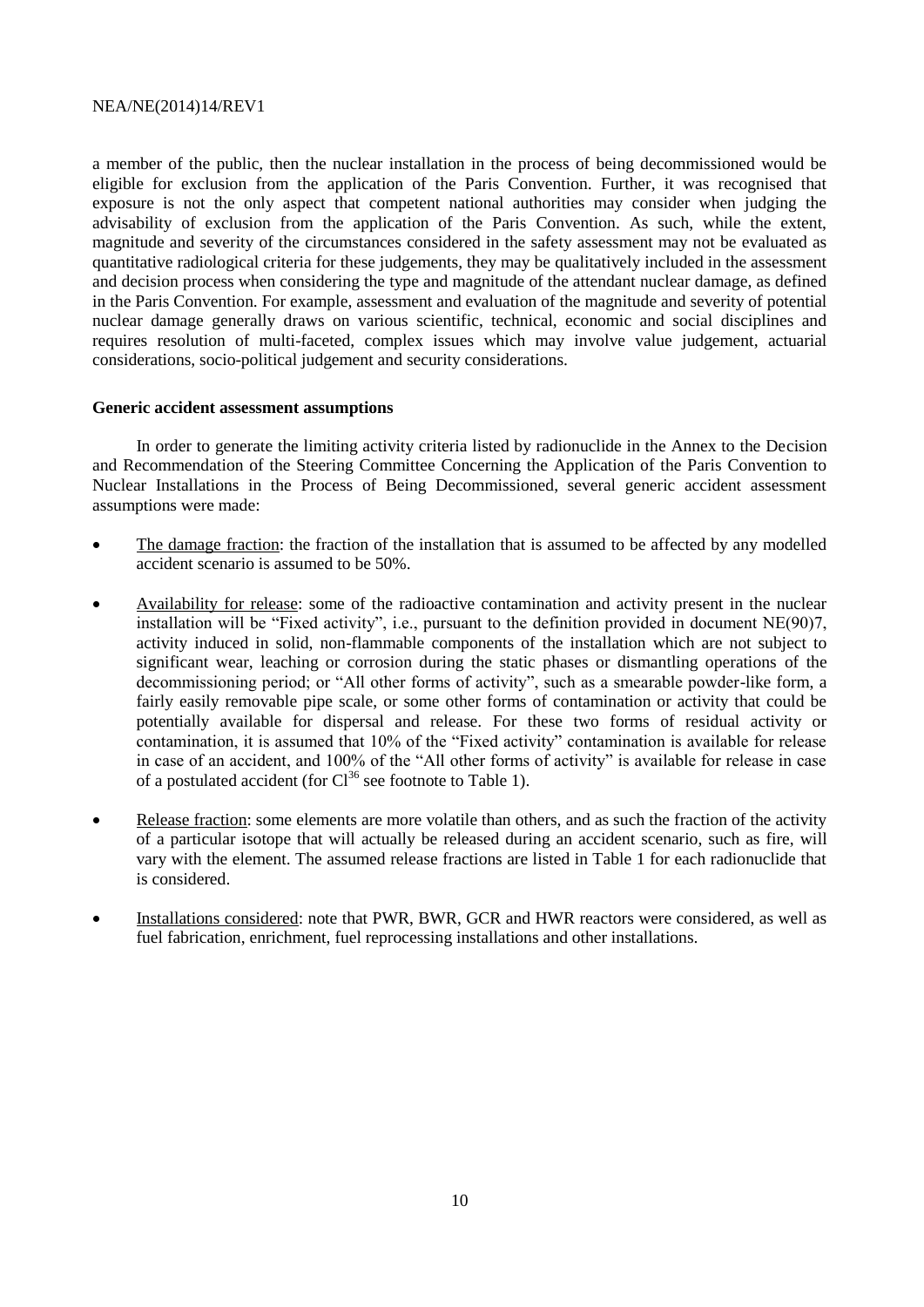| <b>Isotope</b>     | <b>Damage</b><br>fraction | Availability fixed /<br>other forms | <b>Release</b><br>fraction |
|--------------------|---------------------------|-------------------------------------|----------------------------|
| $Pu^{239}$         | 50%                       | 10% / 100%                          | 0.5%                       |
| $Pu^{241}$         | 50%                       | 10% / 100%                          | 0.5%                       |
| $U^{238}$          | 50%                       | 10% / 100%                          | 0.5%                       |
| $\text{Cs}^{137}$  | 50%                       | 10% / 100%                          | 10%                        |
| Ni <sup>63</sup>   | 50%                       | 10% / 100%                          | 1%                         |
| Co <sup>60</sup>   | 50%                       | 10% / 100%                          | 1%                         |
| $\mathrm{Fe}^{55}$ | 50%                       | 10% / 100%                          | 1%                         |
| Eu <sup>152</sup>  | 50%                       | 10% / 100%                          | 1%                         |
| Eu <sup>154</sup>  | 50%                       | 10% / 100%                          | 1%                         |
| Cl <sup>36</sup>   | 50%                       | $100\%$ <sup>4</sup>                | 100%                       |
| $Sr^{90}$          | 50%                       | 10% / 100%                          | 1%                         |
| $Ag^{108m}$        | 50%                       | 10% / 100%                          | 5%                         |

**Table 1: Generic Accident Assessment Assumptions**

The resultant activity-based exclusion criteria proposed by the EGPC are listed in the Annex to the Decision and Recommendation of the Steering Committee Concerning the Application of the Paris Convention to Nuclear Installations in the Process of Being Decommissioned. Such criteria are relatively conservative, and some nuclear installations in the process of decommissioning will not, at first, be eligible for exclusion from the application of the Paris Convention. However, at some point in the decommissioning and dismantling process, the total activity present in the nuclear installation will meet the activity-based exclusion criteria, and thus any nuclear installation in the process of being decommissioned will eventually become eligible for exclusion from the application of the Paris Convention.

 **Approval requirements**: The CPPCs are generally responsible for ensuring that nuclear installations under their jurisdiction meet an adequate level of safety and protection against nuclear and radiation risks. The extent of that obligation is stipulated in the respective national legal framework and in relevant international and Euratom instruments to which the CPPCs may be a party. An exclusion of a nuclear installation from the application of the international nuclear liability regime must not affect these basic requirements.

<sup>4.</sup> In a nuclear installation being decommissioned,  $Cl^{36}$  is assumed to exist in an easily releasable form. It is also assumed to be fully releasable during accident circumstances, for example fires.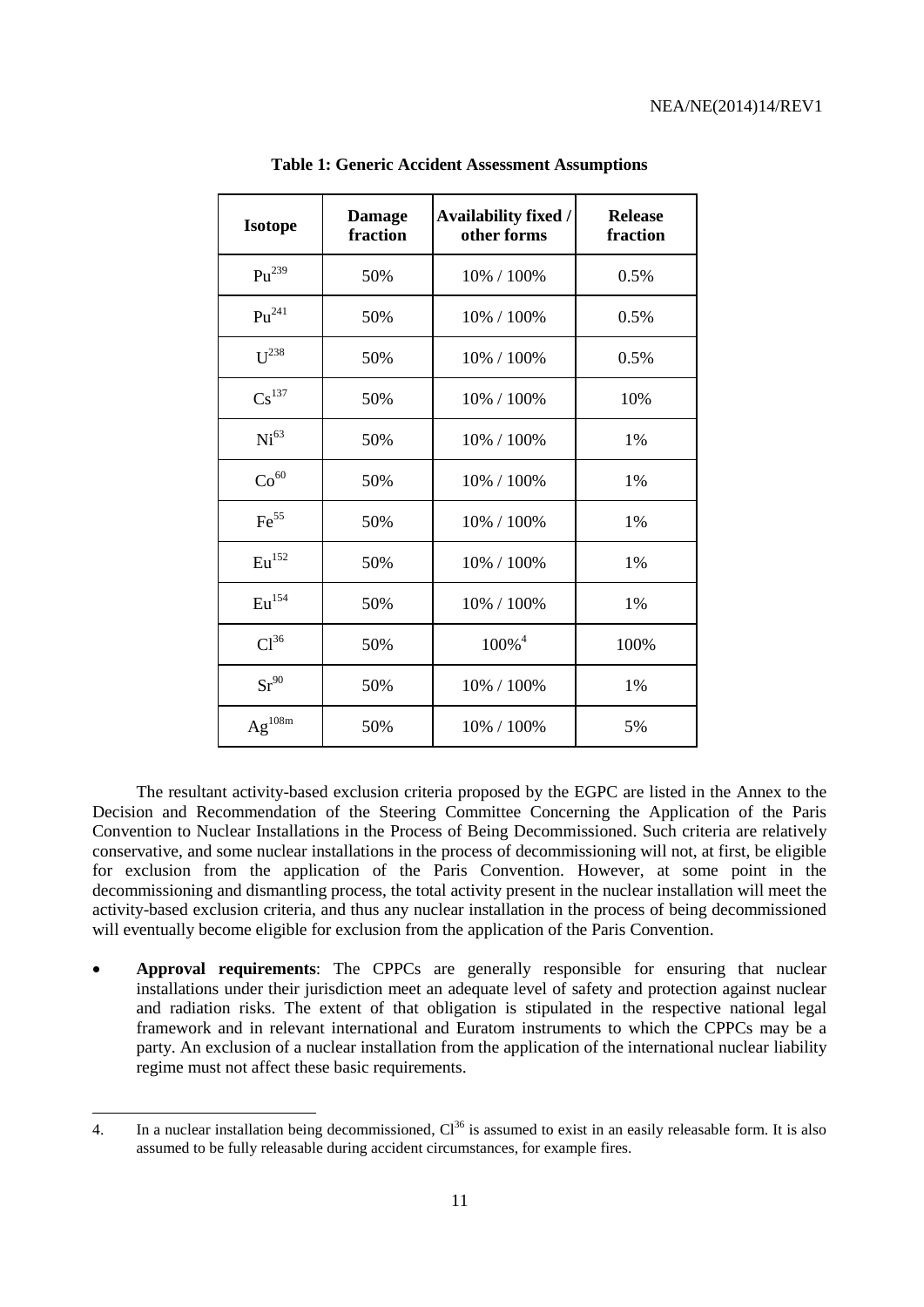The regulatory arrangements concerned with the exclusion of an installation from the application of the international third party liability regime may be implemented either as a separate regulatory process or as part of the overall regulatory control process for nuclear installations depending on and consistent with the nationally established legal, cultural, political and constitutional practices and procedures. Exclusion approvals for candidate nuclear installations may additionally be subject to certain conditions (approval requirements) and responsibilities of compliance with specific technical, organisational or administrative safety and regulatory requirements depending on the prevailing circumstances and operational status of the candidate installation.

The relevant regulatory requirements and procedures shall be implemented in a graded fashion to appropriately address the actual level of risks of the candidate installation.

In establishing or amending the applicable national exclusion regulatory framework and procedures, due account shall be given to the internationally recognised regulatory principles, practices and requirements.

 **Review and assessment requirements**: Prior to obtaining approval for exclusion, the operator (applicant) of the candidate installation should be required to submit a detailed assessment of the installation radionuclide inventory which shall be reviewed and assessed by the competent national authority. If this meets the total installation activity criteria, then the operator (applicant) of the candidate installation should be required to submit a detailed safety assessment report which shall be reviewed and assessed by the competent national authority. In practice, these two assessments could be filed together. The basic objective of the review and assessment is to determine whether the operator's submissions demonstrate that the candidate nuclear installation seeking exclusion complies from the point of exclusion and thereafter throughout the duration of the decommissioning and dismantling with the relevant exclusion criteria and requirements in accordance with clearly defined procedures. The regulatory review and assessment should be undertaken in a structured, transparent, accountable and systematic manner.

The competent national authority should issue – as appropriate – guidance on the format and contents of the documentation to be submitted by the operator (applicant) in support of applications for approval and communicate with the operator in order to state its expectations and to promote confidence in the regulatory process.

To the extent practicable, the regulatory review and assessment should be coordinated with the overall regulatory control plan for a candidate nuclear installation to ensure consistency and be conducted in accordance with national legislation and international recommendations.

 **Safety assessment process**: In planning and conducting the safety assessment, due consideration shall be given to relevant guidance and recommendations,<sup>5</sup> as specified by the competent national authority.

The responsibility for carrying out the safety assessment rests with the applicant for the exclusion of the candidate nuclear installation. Where available and applicable, safety assessment information may be taken from existing materials, for example, environmental impact statements and safety analysis reports.

<sup>5.</sup> At the time of this decision, examples of relevant guidance and recommendations were given in IAEA 2009, Safety Guide No. WS-G-5.2 – Safety Assessment for the Decommissioning of Facilities using Radioactive Material.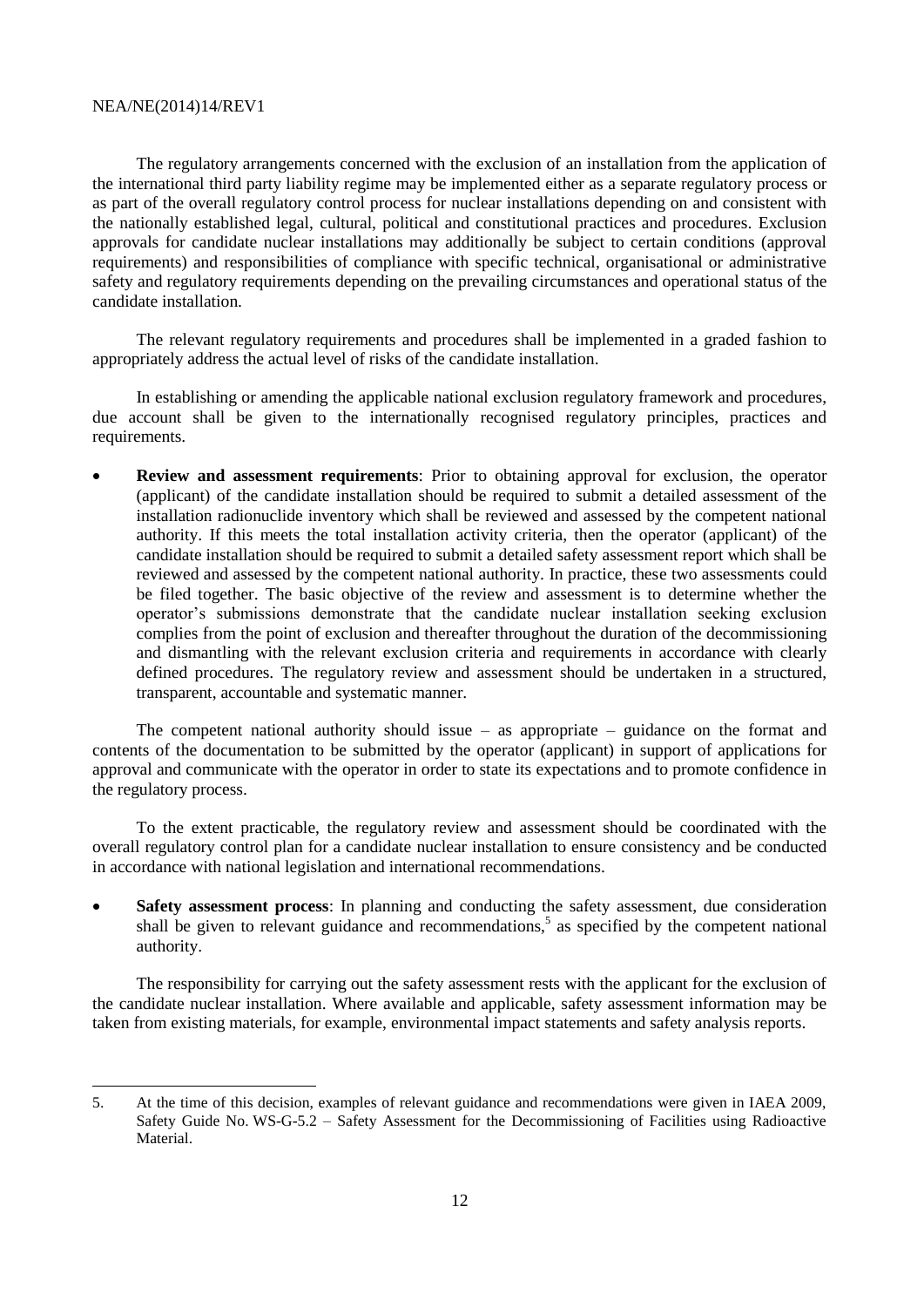The safety assessment to be undertaken for a candidate nuclear installation has the main objective of assessing and evaluating the safety performance of the installation for comparison with the exclusion criteria and requirements set out here, under all foreseeable operational conditions including accidental occurrences and security events. In doing so, a systematic and structured analysis approach should be employed which covers both high and low probability events. This includes all internal and external events and processes which may arise at the installation and which may have an impact on the physical barriers to confine the radioactive material or otherwise give rise to off-site radiation risks.

The degree of detail of the safety assessment depends on the type, nature and complexity of the installation and/or decommissioning activity being performed, that is, a graded approach should be employed in the safety assessment.

*Description of the candidate nuclear installation and site characterisation*: The purpose of the description of the candidate nuclear installation and characterisation of the site is to provide sufficient information to enable dose calculations to be performed. The description of the candidate nuclear installation comprises, among others things, information regarding the design, the activity inventory, the relevant safety characteristics (e.g., their associated systems, structures and components) and the operational history. The site characterisation includes, *inter alia*, information on the geological, hydrological and meteorological characteristics of the site and the vicinity, in conjunction with present and/or projected population distribution, land use, site activities and planning control. For candidate nuclear installations, the documentation should include a description of the proposed activities, including their interdependencies and their schedule.

*Hazard identification and screening*: In the process of the hazard identification, external and internal initiating events should be identified that cover all anticipated abnormal occurrences or accidental conditions, including high and low probability events, with the potential of causing harmful radiological consequences to the public, property or the environment. Initiating events include occurrences such as equipment failure, human errors, natural or security events. A systematic and logical approach should be chosen to identify potential hazards and initiating events that are suitable for the respective conditions. Screening methods should take into account all possible release and exposure pathways.

*Scenario development*: Relevant event scenarios should be considered, including human interactions and the failure of safety-relevant systems. The selection of bounding scenarios may reduce the number of scenarios to be analysed using approved analysis methods. A scenario generation strategy aims at producing a complete set of the most relevant scenarios, this being important for the consideration of relevant issues. Care must be taken to ensure that the selected scenarios provide an appropriately comprehensive picture of the key aspects of the system, their possible evolutionary pathways, critical events and system robustness.

*Radiological consequence assessment and comparison with criteria*: An assessment of radiological consequences shall be performed by using, as appropriate, deterministic and/or probabilistic methods for comparison with the radiological exclusion criteria and requirements.

When bounding scenarios are used, it is important to ensure that they include the maximum impacts from all the individual scenarios. For example, the bounding scenario may be a fire releasing major amounts of radioactive material into the environment. However, if any other scenario results in higher doses to the public, these estimated doses also have to be evaluated.

*Independent peer review and confidence building*: An independent peer review initiated by the applicant prior to submission of the application documents to the competent national authorities is a vital part of confidence building and the quality assurance programme. The independent review should be